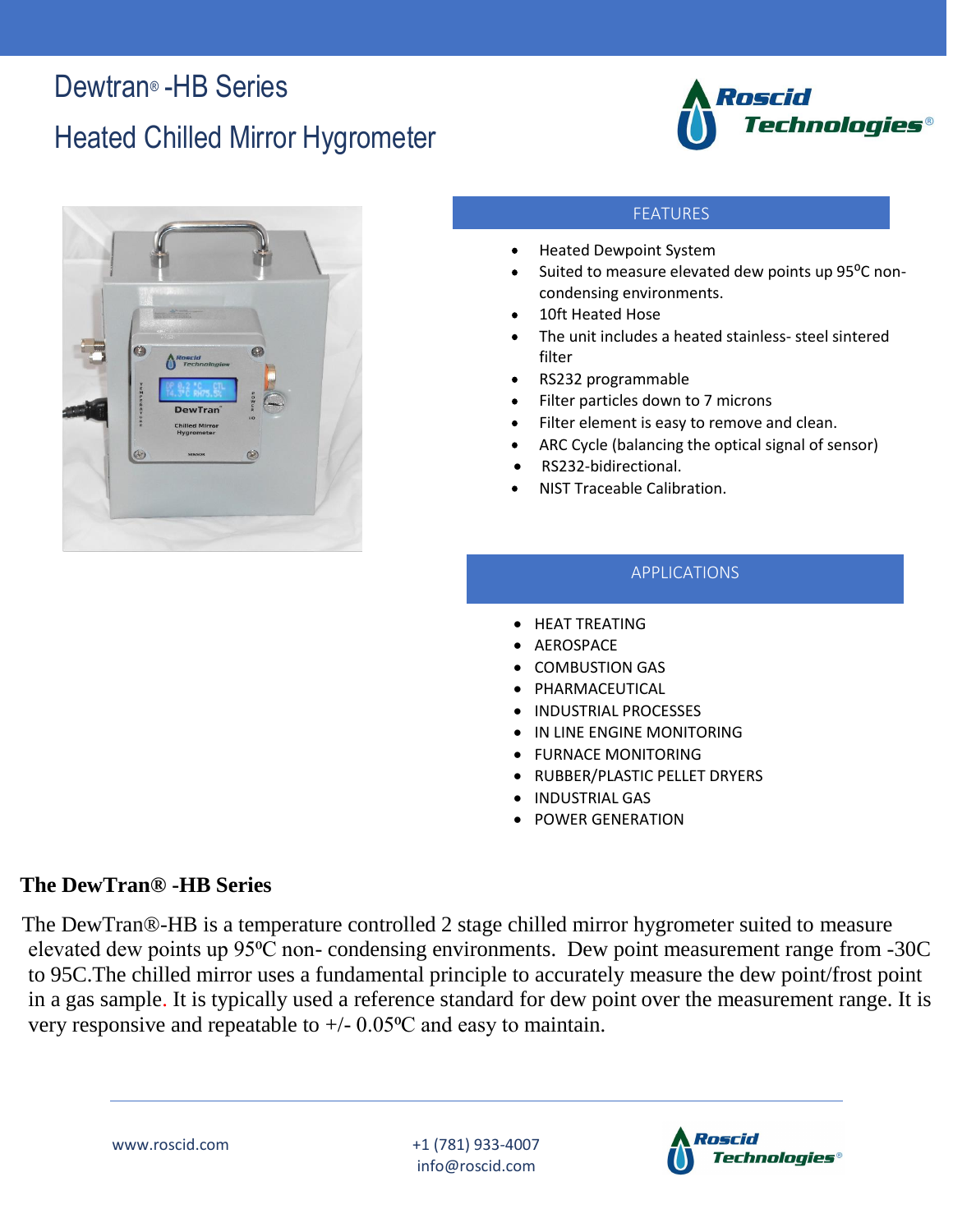### Dewtran® -HB Series

## Heated Chilled Mirror Hygrometer



| <b>Technical Information</b>             |                                                                               |
|------------------------------------------|-------------------------------------------------------------------------------|
| <b>Measurement Ranges</b>                | Dew Point -30°C to 90°C<br>(Depending on ambient conditions)                  |
| <b>Technology</b>                        | chilled mirror, 2 stage TEC                                                   |
| Repeatability                            | +/- $0.05^{\circ}$ C                                                          |
| <b>Resolution</b>                        | 0.01%                                                                         |
| <b>Internal Heated Temperature Range</b> | Ambient to 99°C (77 to 210°F) temperature range settable                      |
| <b>Signal Output</b>                     | 4 -20 mA, 0-5Vdc or 0-<br>10Vdc                                               |
| <b>Pressure</b>                          | Max 4.5 bar                                                                   |
| Alarm                                    | 2 NC/SPDT 1 form C-0.5A 120/240Vac                                            |
| Output                                   | RS232 programmable                                                            |
| <b>Supply Voltage</b>                    | Power/signal connection: M12 connector with 6ft cable (included)<br>90-265Vac |
|                                          |                                                                               |
| <b>Sample Flow</b>                       | 0.5 to 3 SCFH (0.25 to<br>$1.42$ l/m)                                         |
| Communication                            | RS232 bi-directional                                                          |
| <b>Sensor Element</b>                    | 1/3 Class A Din, 100 ohms<br>$0^{\circ}$ C (32°F)                             |
| <b>Operating Temperature</b>             | 0°C to 60°C                                                                   |
| <b>Housing</b>                           | IP65 Enclosure                                                                |
| Weight                                   | 10lbs.                                                                        |
| <b>Filter</b>                            | SS sinter filter, 7 microns                                                   |
| <b>Dimensions</b>                        | $10.5" * 8.25" * 10"$                                                         |
| <b>Accuracy</b>                          | +/- $0.2$ °C (+/-0.36°F).                                                     |
| <b>Connection</b>                        | 1/2" compression                                                              |
| <b>Display</b>                           | 2-line LCD Display                                                            |



www.roscid.com +1 (781) 933-4007 info@roscid.com